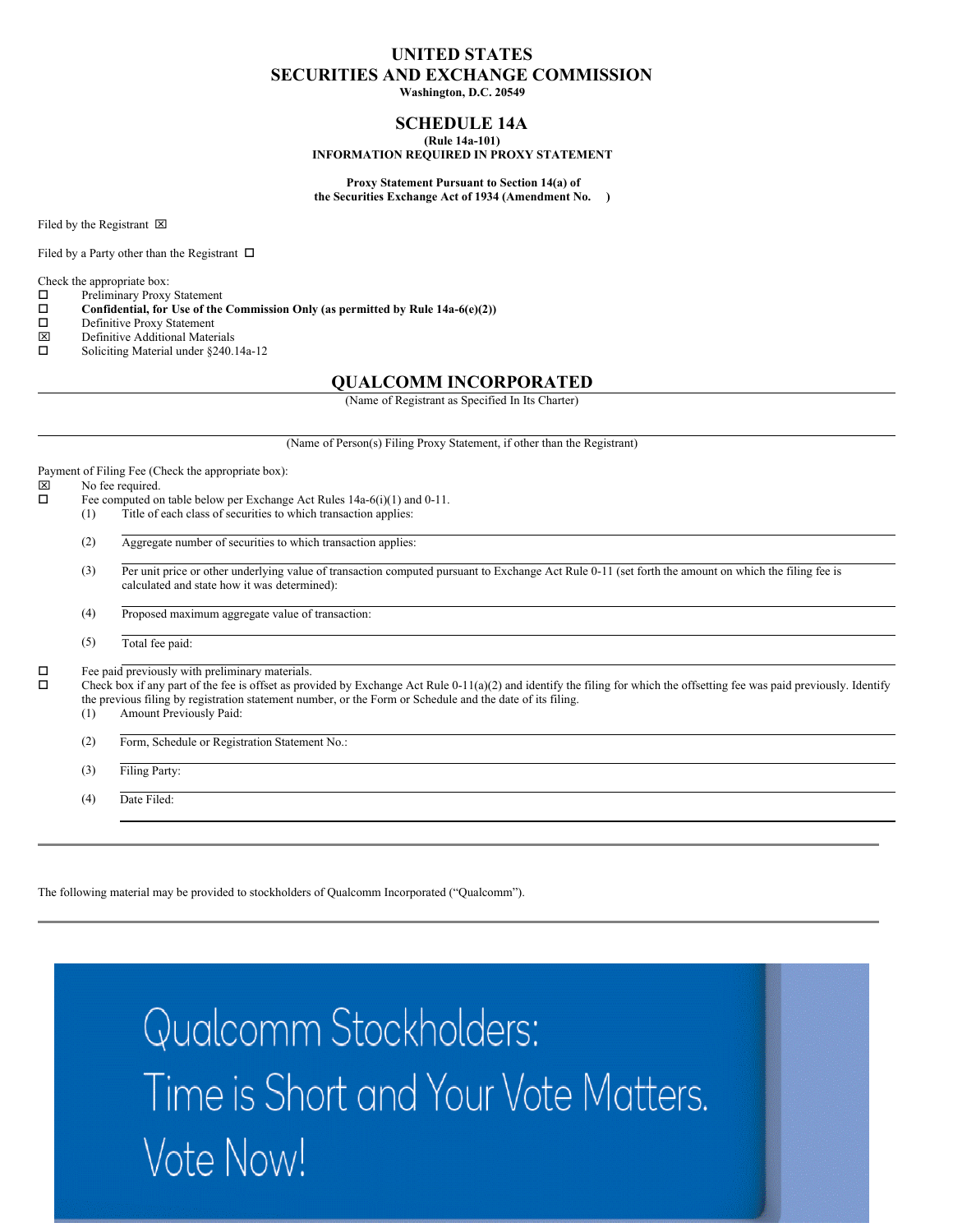Qualcomm's Annual Meeting on March 6, 2018 is quickly approaching. Broadcom is attempting to take control of your Board with its six nominees in order to force through a low-value and highly uncertain proposal. This benefits Broadcom stockholders only and threatens the future of your investment.

Electing Broadcom's Nominees Makes Zero Sense -Vote the WHITE Proxy Card to Re-Elect Qualcomm's **Board Today** 

| <b><i><i><u><u>OSSENTATION</u></u></i></i></b> | Qualcomm                                            |  |
|------------------------------------------------|-----------------------------------------------------|--|
|                                                | <b>ARCHITECTS</b>                                   |  |
| executives                                     | <b>EXAMINATION VALUE</b><br><b>MARKETIN STARTED</b> |  |
|                                                |                                                     |  |

You only need the WHITE card-it is labeled "WHITE".



Throw away all Blue proxy cards you receive. Do not vote on the Blue card, not even "withhold".

We urge you to sign and return your WHITE proxy card today. Your vote is very important, no matter how many or how few shares you own.

# Vote for Qualcomm's 11 Highly Qualified Directors on the WHITE Proxy Card Today to Protect the Near- and **Long-Term Value of Your Investment**

Please discard any Blue proxy cards you may have received from Broadcom. Do not vote on the Blue card, even to withhold your vote for the Broadcom nominees. If you have already returned a Blue proxy card, you have the right to change your vote simply by signing, dating and returning a WHITE proxy card today. Only your latest-dated proxy card will be counted.

# **Thank You for Your Continued Support**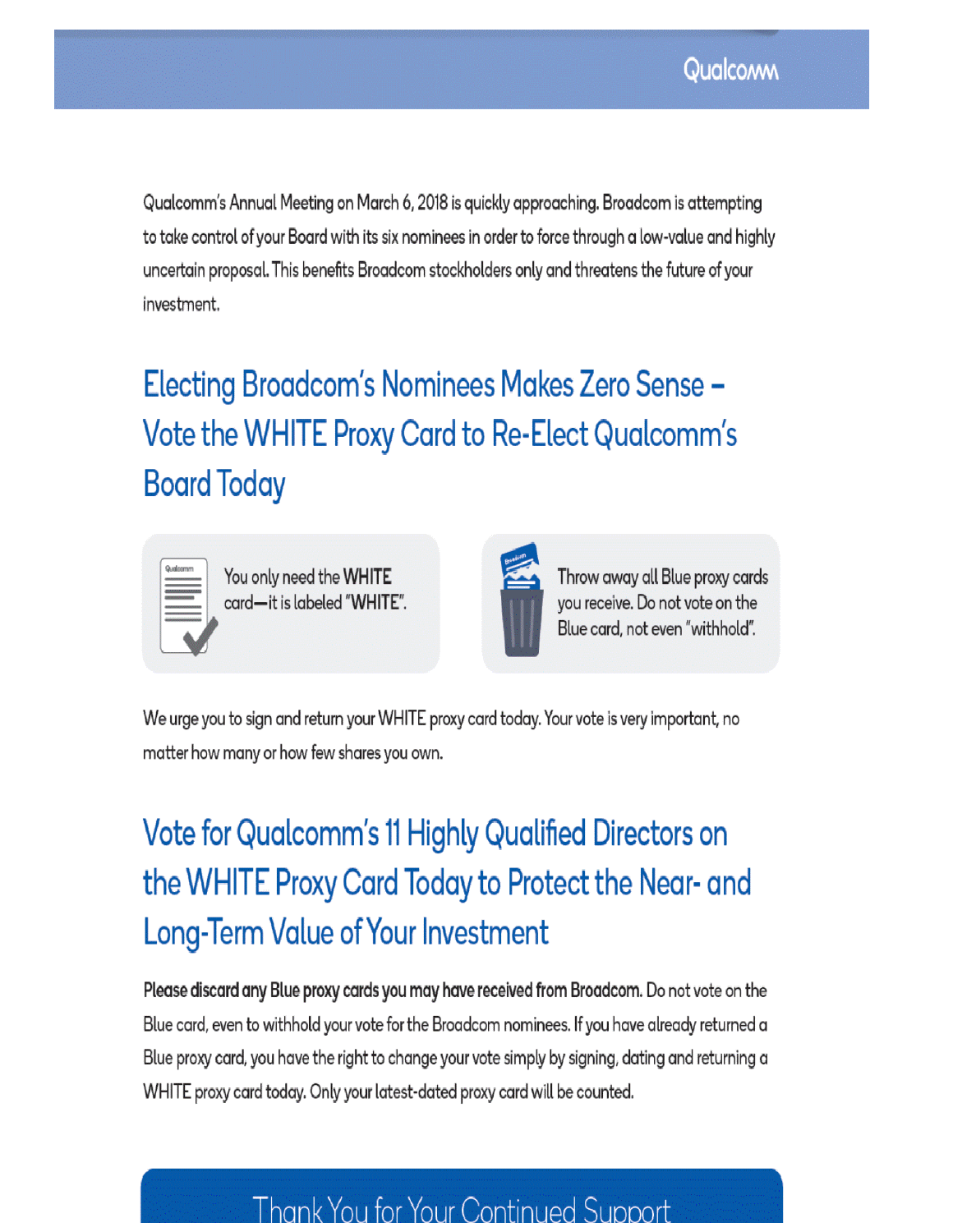## **Voting Your Shares is Quick and Easy:**

Please follow the instructions on the enclosed WHITE proxy card. Just sign, date and return the WHITE proxy card in the postage-paid envelope provided. Or if you prefer, you can vote by telephone or internet.

## 3 Easy Ways To Vote

## $\blacktriangleright$  Online

- Locate the Control Number on your WHITE proxy card
- Access the website indicated on your WHITE proxy card
- Follow the instructions provided

## $J$  By Telephone

- Locate the Control Number on your WHITE proxy card
- Dial the telephone number indicated on your WHITE proxy card
- 

#### $\geq$  By Mail

Simply sign, date and return your WHITE proxy card in the postage-paid envelope provided

### If you have questions, or need assistance in voting your shares, please contact:

#### **INNISFREE M&A INCORPORATED**

**Stockholders May Call:** Toll-Free at (877) 456-3442 (from the U.S. and Canada) (412) 232-3651 (from other locations) Banks and Brokers May Call Collect: (212) 750-5833

ADDITIONAL INFORMATION: Qualcomm has filed a definitive proxy statement and WHITE proxy card with the U.S. Securities and Exchange Commission (the "SEC") in connection with its solicitation of proxies for its 2018 Annual Meeting of Stockholders (the "2018 Annual Meeting"). QUALCOMM STOCKHOLDERS ARE STRONGLY